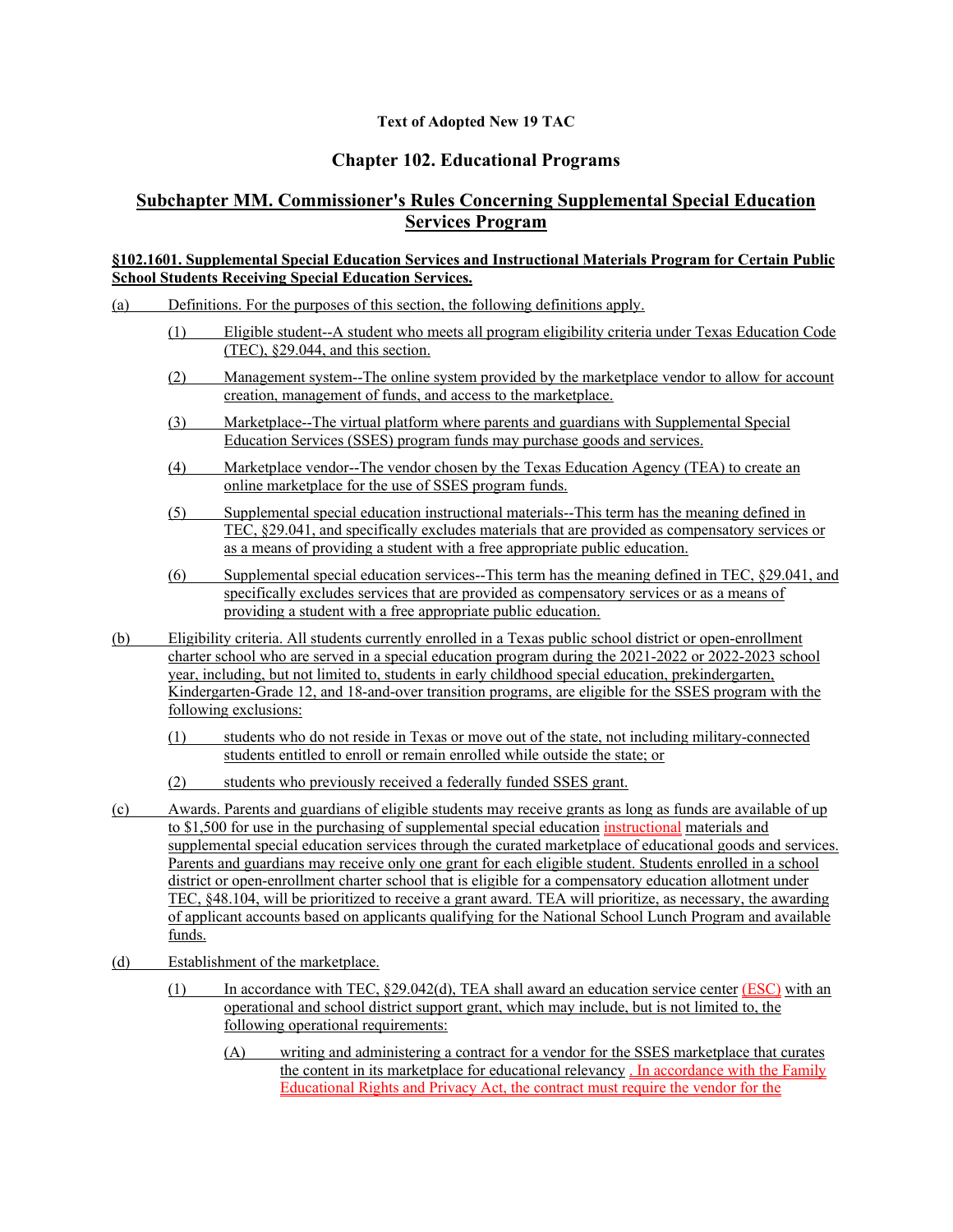marketplace to protect and keep confidential students' personally identifiable information, which may not be sold or monetized;

- (B) providing technical assistance to parents and guardians throughout the SSES program process;
- (C) serving as the main point of contact for the selected marketplace vendor to ensure eligible student accounts are appropriately spent down;
- (D) approving or denying all purchases from the SSES marketplace, including communication with parents and guardians about purchase order requests;
- (E) increasing the number of qualified service providers in the marketplace; and
- (F) approving or denying all potential service providers.
- (2) Providers of supplemental special education instructional materials and services [Materials and service providers] may apply to be listed in the marketplace. To become an approved marketplace service provider, an applicant must sign a service provider agreement and comply with licensing, safety, and employee background checks.
	- (A) Organization service providers are required to provide their Texas Tax ID for TEA to verify the validity of the organization.
	- (B) Individual service providers are required to provide proof of credentials and licensing in accordance with the individual service provider categories established by TEA.
- (3) TEA shall provide a process for the application and approval of vendors to the marketplace.
- (4) TEA and the marketplace vendor shall provide a curated list of vendors through which parents and guardians can purchase educationally relevant supplemental special education instructional materials. The established marketplace vendor shall be responsible for ensuring the vendors comply with SSES program parameters as they relate to the marketplace and be responsible for all communications with marketplace vendors.
- (e) Application process for grant on behalf of a student.
	- (1) TEA is responsible for the application process and the determination of which applicants are approved for SSES program grants.
	- (2) Parents and guardians who would like to apply on behalf of their eligible students must complete the online application.
	- (3) Upon approval of the application:
		- (A) TEA shall send contact information for parents and guardians of eligible students in a secure manner to the online marketplace vendor for account creation and distribution;
		- (B) parents and guardians of eligible students will receive an email to the same email address provided during application from the marketplace vendor with information on how to access their accounts; and
		- (C) parents and guardians will be awarded an account of not more than \$1,500 per eligible student to be used to purchase supplemental special education services and supplemental special education instructional materials.
	- (4) Parents and guardians of students who are deemed not eligible or who are determined to have violated account use restrictions under subsection (h) of this section will receive notification from TEA and be provided an opportunity to appeal the denial or account use determination. TEA shall exercise its discretion to determine the validity of any such appeal.
	- (5) If necessary, eligible students will be placed on a waitlist and parents and guardians will be notified. Should additional funds become available, priority will be given in the order established by the waitlist and in accordance with subsection (c) of this section.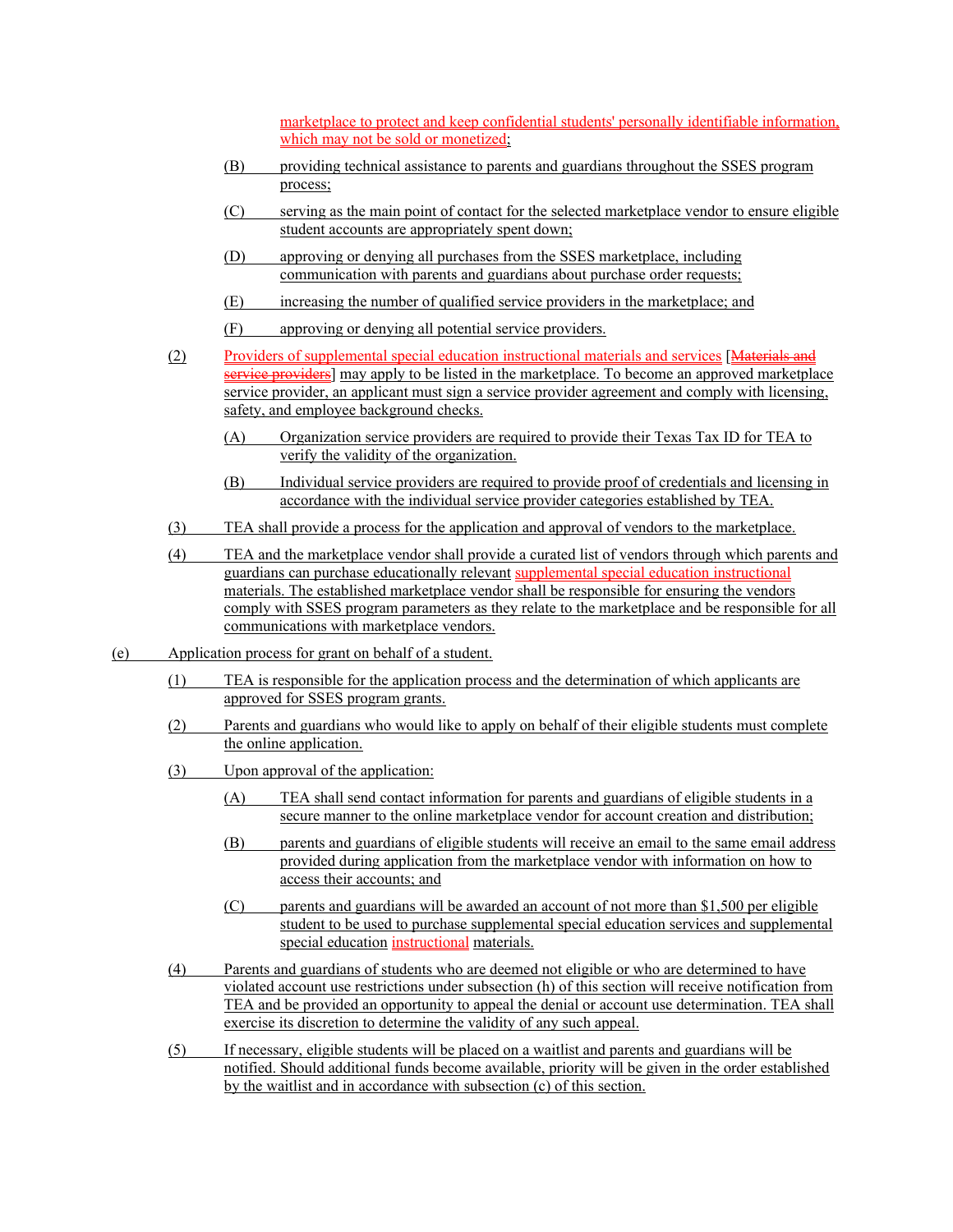- (6) TEA shall maintain confidentiality of students' personally identifiable information in accordance with the Family Educational Rights and Privacy Act and, to the extent applicable, the Health Insurance Portability and Accountability Act.
- (f) Approval of application; assignment of account.
	- (1) TEA shall set aside funds for a pre-determined number of accounts of up to \$1,500 per account to be awarded to parents and guardians of eligible students.
	- (2) Parents and guardians with more than one eligible student may apply and receive a grant for each eligible student.
	- (3) Approved parents and guardians will receive an award notification email from the marketplace vendor and may begin spending account funds upon completion of account setup.
	- (4) Within 30 calendar days from receiving an award notification email, parents and guardians must:

(A) access or log in to their account or the account may be subject to reclamation; and

- (B) agree to and sign the SSES parental acknowledgement affidavit.
- (g) Use of funds. Use of SSES program funds provided to parents and guardians are limited as follows.
	- (1) Only supplemental special education instructional materials and supplemental special education services available through the marketplace of approved providers and vendors may be purchased with SSES program funds.
	- (2) Supplemental special education instructional materials and services must directly benefit the eligible student's educational needs.
	- (3) Supplemental special education instructional materials shall be used in compliance with TEA purchasing guidelines.
	- (4) If TEA approves vendors for a category of instructional material under subsection (d) of this section, supplemental special education instructional materials must be purchased from the TEAapproved vendor for that category of supplemental special education instructional material. If TEA does not establish criteria for a category of supplemental special education instructional materials, funds in a student's account may be used to purchase the supplemental special education instructional materials from any vendor.
	- (5) The contracted ESC [<del>TEA</del>] has full authority to reject or deny any purchase.
	- (6) Parents may not use SSES program funds for reimbursement of goods or services obtained outside of the marketplace. SSES program funds shall not be paid directly to parents or guardians of eligible students.
- (h) Account use restrictions. TEA may, subject to the appeal process referenced in subsection (e)(4) of this section, close or suspend accounts and reclaim a portion or all of the funds from accounts in the marketplace if:
	- (1) the supplemental special education materials or services that parents or guardians attempt to purchase are not educational in nature or are deemed to be in violation of the purchasing guidelines set forth by TEA;
	- (2) it is determined that the supplemental special education materials or services purchased do not meet the definitions in subsection (a)(5) and (6) of this section;
	- (3) the SSES program parental acknowledgement affidavit is not signed within 30 calendar days of receipt of account email from the marketplace vendor;
	- (4) account holders do not begin spending funds from their accounts within six months after account creation; or
	- (5) a student no longer meets the eligibility criteria set out in subsection (b) of this section.
- (i) Requirements to provide information.